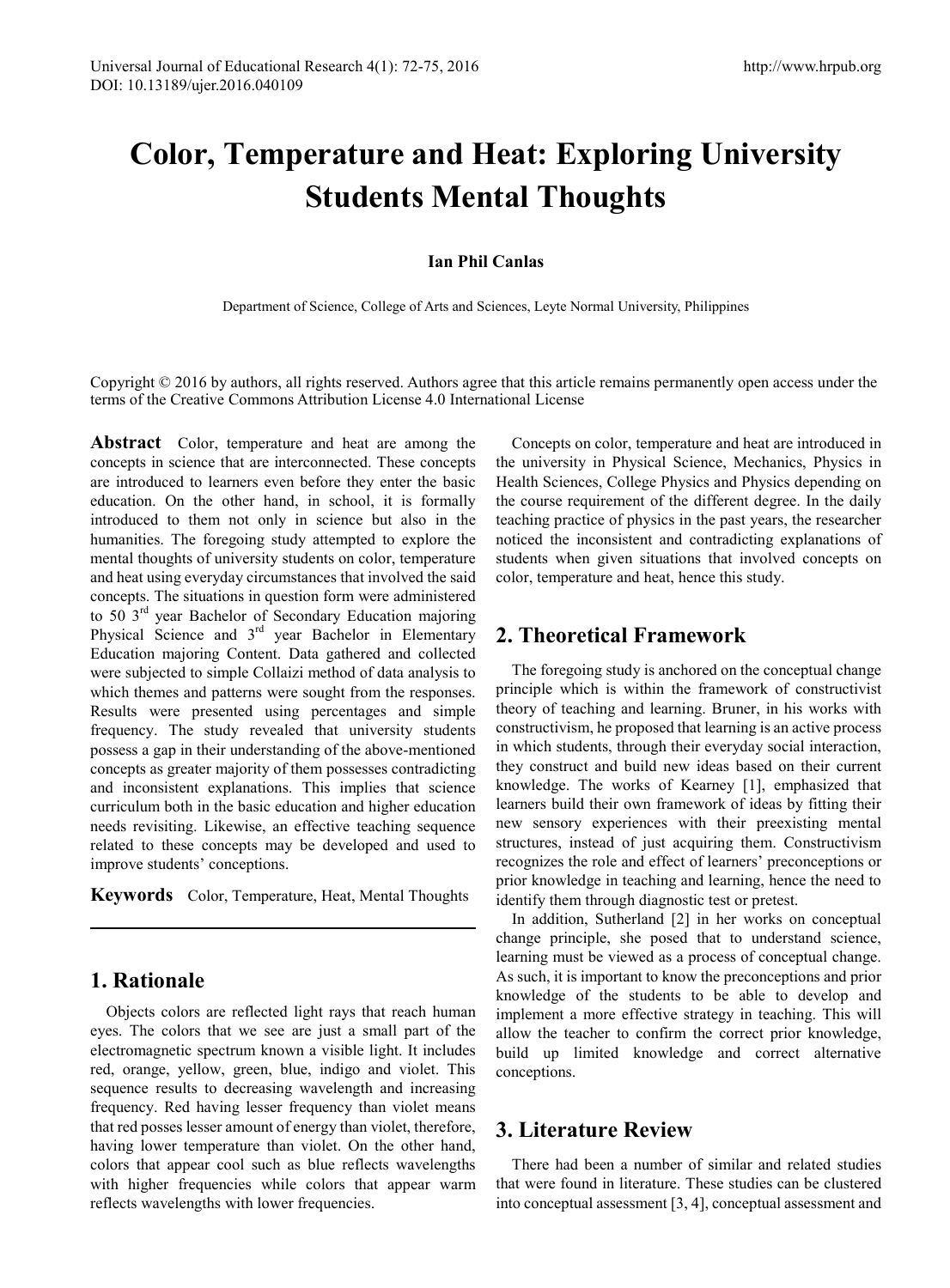development of intervention [5, 6] and development of conceptual assessment [7, 8, 9]..

Along conceptual assessment and evaluation, Saudt & Forman [4] revealed that young children have already definite ideas about temperature and heat even before they get formal instruction of these concepts in school. Moreover, they found that these preconceptions were often inconsistent to the scientific views. In addition, preconceptions and misconceptions were determined among different races as indicated by the work of Tanahoung, et al [10] when they surveyed Thai and Australian introductory physics students' understanding on heat and temperature. Similar studies were also conducted across different age groups. Chu et al [3] found that years of schooling have improved the conceptual understanding of thermal concepts among students however; they found that 25% - 55% of these students, depending on the age group, have trouble in applying thermal concepts to everyday context. In addition, the works of Borroguero et al [11] along color, Alwan [12], Prince, Vigeant and Nottis [13] Pathare and Pradhan [14] along heat and temperature and Potvin, Desmeules and Sy [15] along fire identified a number of misconceptions.

Most of these studies were focused on the context of heat and temperature while a few were focused on color perception. Hence, this study was designed to find out the consistencies of students understanding on color, heat and temperature.

#### **4. Objectives**

This study attempted to explore the mental thoughts of teachers and students along color, temperature and heat.

Specifically, it sought to find out the explanations of teachers and students on the following:

- 1. Which clothes to wear during hot seasons? (Black or white)
- 2. Which clothes to wear during cool seasons? (Black or white)
- 3. Which color is important in photosynthesis?
- 4. Which color of flame is the coolest? Hottest?

#### **5. Methodology**

The foregoing is a descriptive study that aimed to explore the mental thoughts of teachers and students along color, temperature and heat.

Four (4) questions were given to 250 3rd year Bachelor of Secondary Education (BSED) majoring Physical Sciences and 3rd year Bachelor in Elementary Education (BEED) majoring Content students enrolled in a course in Optics and Astronomy and Frontiers in Science.

The BSED-Physical Sciences students have already taken courses on Biological Sciences, Physical Sciences, Earth and Environmental Sciences, Mechanics and Inorganic Chemistry prior to taking a course in Optics. Meanwhile,

BEED-Content students have already taken Biological Sciences, Physical Sciences, Earth and Environmental Science and Inorganic Chemistry prior to taking a course in Astronomy and Frontiers in Science.

Likewise, the same questions were given to 150 public secondary school science teachers.

These questions were freely answered. Responses and explanations were tabulated; then, patterns and themes were sought and reported in this study.

Individual and group interviews were conducted as the need arises to verify and confirm responses and explanations.

Data analysis includes simple frequency counts and percentages from the themes identified using simple Collaizi method.

## **6. Results and Findings**

Which clothes to wear? (Black or white)

Results show that all of the respondents both the teachers and students claimed to wear white during hot seasons. In the case of the students, all claimed to wear black during cold seasons while majority (95%) of the teachers claimed to wear black during cold seasons. Most explanations revolved around the concept that white reflects heat while black absorbs heat. The following are excerpts from the written explanations and selected interviews from the respondents.

Students' responses.

*"During hot season, wearing white reflects heat."*

*"An white kay nakakareflect hin heat amu nga kun mapaso maupay isul-ot. (White reflects heat that's the reason why it is nice to wear it during warm seasons.)"*

*"An busag nareflect hin heat amu nga maupay hiya isul-ot kun tagsirak. (White reflects heat, the reason why it is nice to wear it during warm season.)"*

Teachers' responses.

*"White reflects heat so it will not be absorbed by the body."*

*"White color reflects heat so it is good to wear it during warm seasons."*

Students' responses.

*"Itom it maupay nga na absorb hin heat amu nga asya dapat isul-ot hin taghagkot. (Black is a good absorber of heat hence, you should wear it during cold seasons.)"*

*"Kun taghagkot, dapat mag absorb ka hin heat para ka mamaso. It black asya la it naabsorb hin damo nga heat. (During cold seasons, you should absorb heat so that you will feel warm. Black absorbs more heat.)"*

Teachers' responses.

*"Black absorbs heat so you wear it during cool season to warm your body."*

*"Wearing black absorbs the heat so you will not feel cold."*

*"Black is a good absorber of heat, wear it to avoid feeling cold."*

In Physics, heat is a flow of energy and the law says that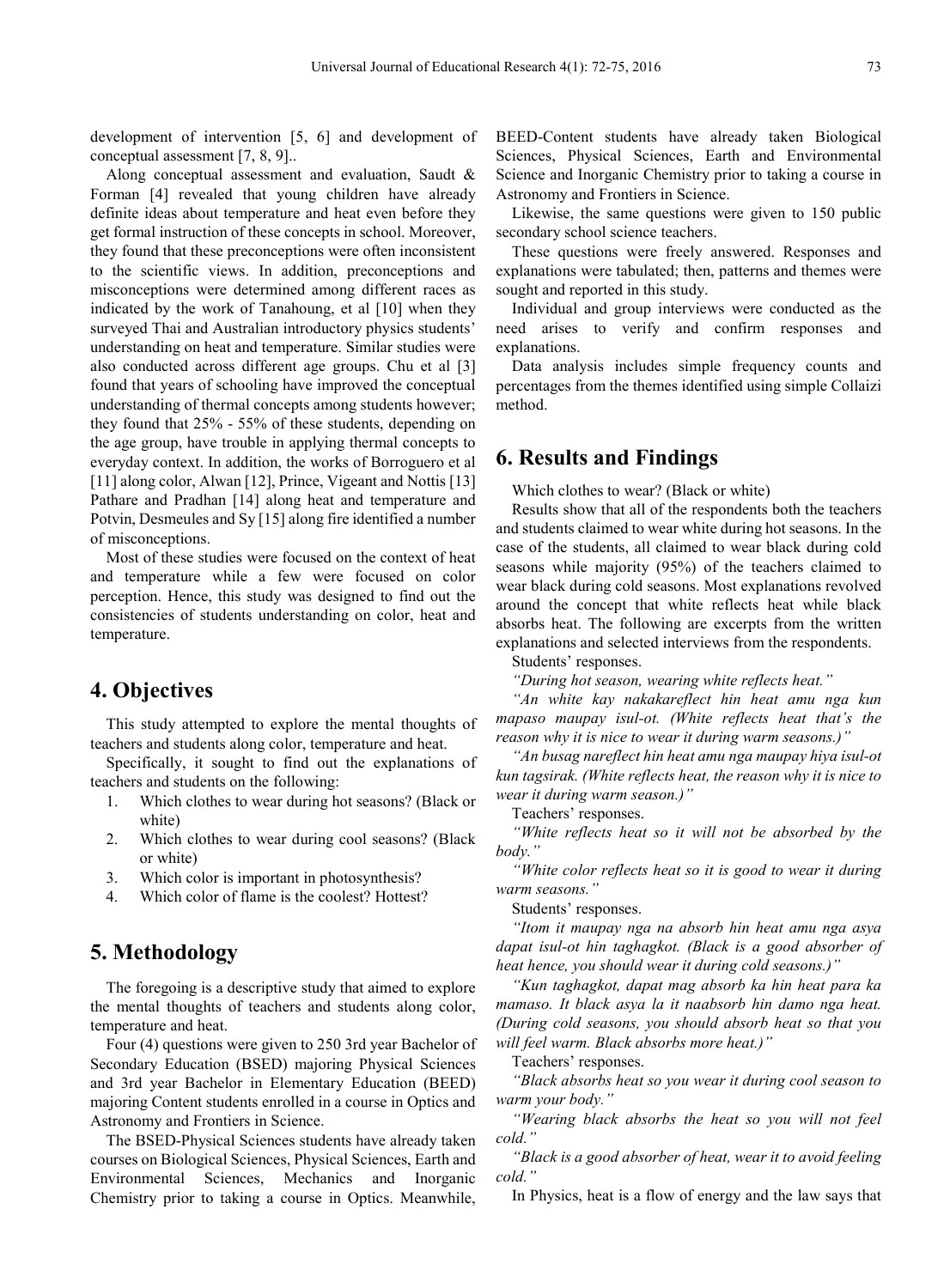heat moves from a region of higher temperature to a region of lower temperature. During hot season, the environment is warmer than the body; hence, it is just right to wear white because you do not want heat from the environment to be absorbed by your body. Meanwhile, during cold seasons, the body is cooler than the environment; hence, wearing black would result to draining of heat from the body to the environment.

Colors and photosynthesis

Results show that majority of the respondents both the teachers and students claimed green as important. Explanations revolved around the concept that green light is the one being absorbed by the plants to aid photosynthesis.

Students' responses.

*"Yellow is the color of the sunlight and green are the plants."*

*"It is used for the coloring of the plants."*

Teachers' responses.

*"It helps the plant to synthesize because the dominant color of plant is green."*

*"Because as light hits the plants, the dominant colors are green, yellow, orange and these are absorbed by the chloroplasts."*

The scientific worldview suggests that the colors we perceive in our everyday life are the colors that are reflected by the objects around us. For example, an object appears red because all colors are absorbed by the object except red which is reflected, hence reaching the eyes of the observer, the object appearing then to be red. This is illustrated in Figure 1.



**Figure 1**. Scientific worldview of light absorption in photosynthesis

Results show that majority of the respondents think that the colors they commonly see among plants (leaves, flowers, fruits) are those colors that are perceived as most useful. These include green and shades near to green such as yellow. This was confirmed during the selective individual interviews.

Meanwhile, the colors not often seen among plants such as indigo, violet and blue are those that were deemed by the respondents to be least useful. This is being confirmed by the individual interviews conducted.

#### Students' responses.

*"Because as we see in our environment, we see more* 

*green, orange and yellow."*

*"There is no color blue that I have seen among plants and fruits."*

Teachers' responses

*"These colors (blue, indigo, violet) are not needed because they represent the cold and the cold is the absence of heat, without heat photosynthesis is not possible."* 

Figure 2 shows how majority of the respondents perceive and understand the process of seeing and color formation in the case of light absorption in photosynthesis.





#### Colors and flames

Results revealed that majority (60%) of the students claimed that blue flame and shades near to blue such as white and bluish white are the coolest while (40%) claimed that red flame or shades near to red such as orange and yellow are the coolest flame.

On the other hand, majority of the teachers (88%) claimed that red flame or shades near to red such as yellow orange, orange and yellow to be cooler while (22%) claimed that blue flame or shades near to blue is cooler.

Scientifically, blue flames emit wavelengths with higher frequencies while red flames emit wavelengths with lower frequencies; hence, blue flames are hotter while red flames are cooler.

## **7. Implications**

It is therefore implied that there exist a serious gap in the understanding of both teachers and students on the relationship of color, temperature and heat. The respondents failed to correctly trace the flow of energy (heat) from one system to another system and to properly apply it in their daily lives. Moreover, both respondents failed to comprehend the relationship of color and temperature. To them, brighter color such as yellow, red and orange is warmer while darker color such as blue green and violet is cooler. In addition, the respondents failed to comprehend and understand that the colors we see are the colors of the reflected light rays from the object.